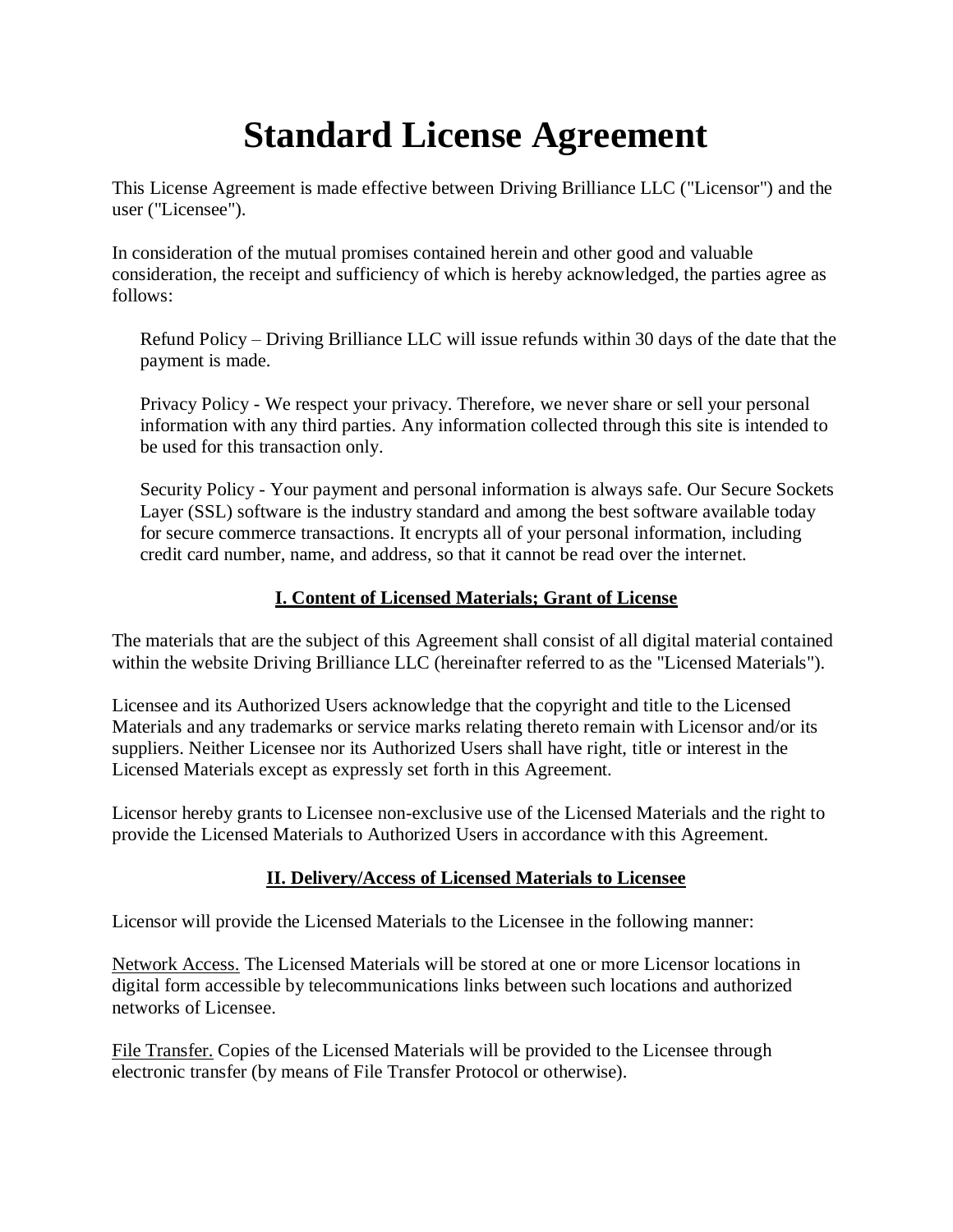#### **III. Fees**

The licensee will not be required to make any payments to Licensor.

## **IV. Authorized Use of Licensed Materials**

#### **Authorized Users.** "Authorized Users" are:

Persons Affiliated with Licensee. Full and part time students and employees (including faculty, staff, affiliated researchers and independent contractors) of Licensee and the institution of which it is a part, regardless of the physical location of such persons.

Walk-ins. Patrons not affiliated with Licensee who are physically present at Licensee's site(s) ("walk-ins").

**Authorized Uses.** Licensee and Authorized Users may make all use of the Licensed Materials as is consistent with the Fair Use Provisions of United States and international law. Nothing in this Agreement is intended to limit in any way whatsoever Licensee's or any Authorized User's rights under the Fair Use provisions of United States or international law to use the Licensed Materials.

The Licensed Materials may be used for purposes of research, education or other noncommercial use as follows:

Display. Licensee and Authorized Users shall have the right to electronically display the Licensed Materials.

Digitally Copy. Licensee and Authorized Users may download and digitally copy a reasonable portion of the Licensed Materials.

Print Copy. Licensee and Authorized Users may print a reasonable portion of the Licensed Materials.

Recover Copying Costs. Licensee may charge a reasonable fee to cover costs of copying or printing portions of Licensed Materials for Authorized Users.

Archival/Backup Copy. Upon request of Licensee, Licensee may receive from Licensor and/or create one (1) copy of the entire set of Licensed Materials to be maintained as a backup or archival copy during the term of this Agreement or as required to exercise Licensee's rights under Section XIII, "Perpetual License", of this Agreement.

Course Packs. Licensee and Authorized Users may use a reasonable portion of the Licensed Materials in the preparation of Course Packs or other educational materials.

Electronic Reserve. Licensee and Authorized Users may use a reasonable portion of the Licensed Materials for use in connection with specific courses of instruction offered by Licensee and/or its parent institution.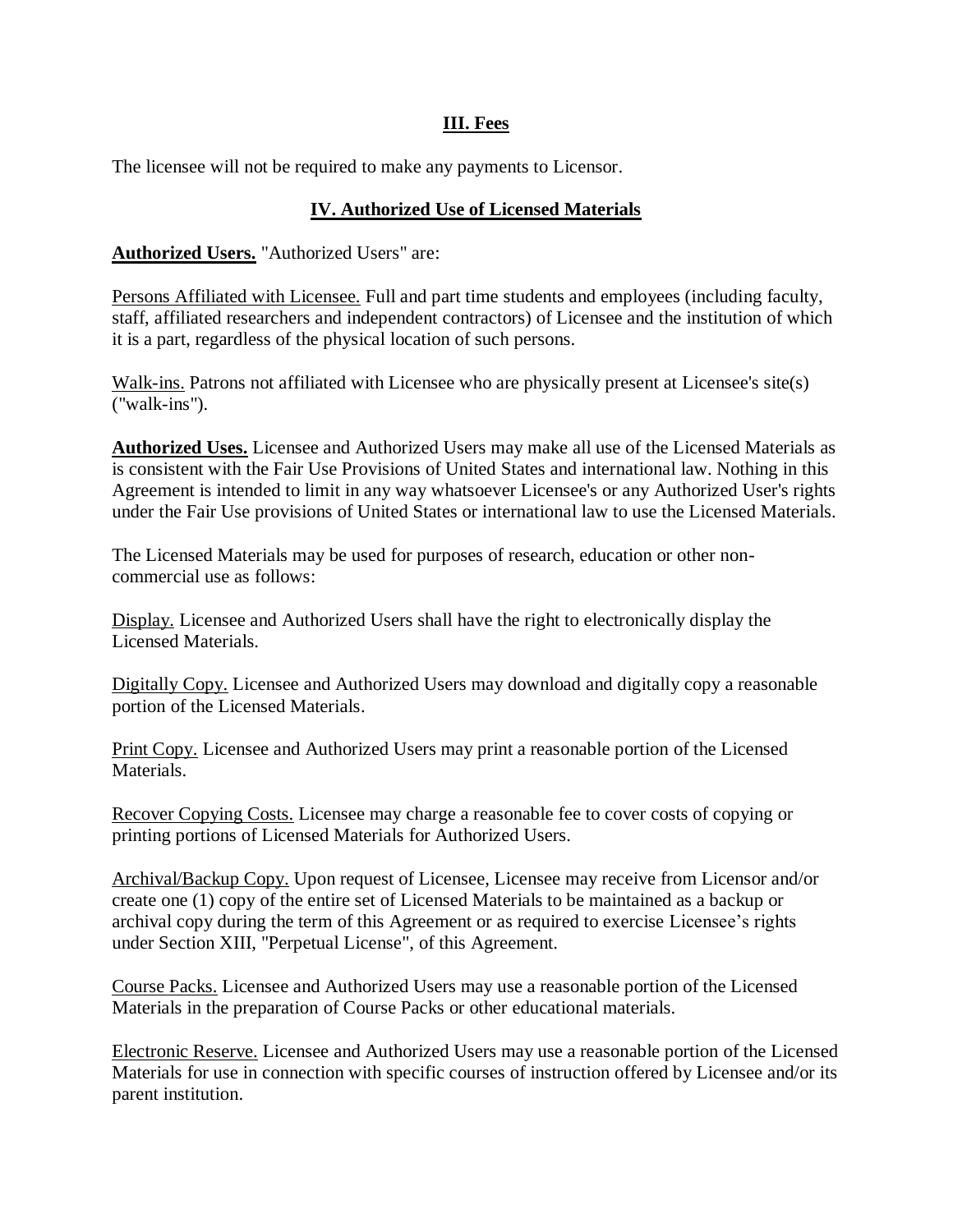Databases. If the Licensed Materials are a database, compilation, or collection of information, Authorized Users shall be permitted to extract or use information contained in the database for educational, scientific, or research purposes, including extraction and manipulation of information for the purpose of illustration, explanation, example, comment, criticism, teaching, research, or analysis.

Electronic Links. Licensee may provide electronic links to the Licensed Materials from Licensee's web page(s), and is encouraged to do so in ways that will increase the usefulness of the Licensed Materials to Authorized Users. Licensor staff will assist Licensee upon request in creating such links effectively. Licensee may make changes in the appearance of such links and/or in statements accompanying such links as reasonably requested by Licensor.

Caching. Licensee and Authorized Users may make such local digital copies of the Licensed Materials as are necessary to ensure efficient use by Authorized Users by appropriate browser or other software.

Indices. Licensee may use the Licensed Materials in connection with the preparation of or access to integrated indices to the Licensed Materials, including author, article, abstract and keyword indices.

Scholarly Sharing. Authorized Users may transmit to a third party colleague in hard copy or electronically, minimal, insubstantial amounts of the Licensed Materials for personal use or scholarly, educational, or scientific research or professional use but in no case for re-sale. In addition, Authorized Users have the right to use, with appropriate credit, figures, tables and brief excerpts from the Licensed Materials in the Authorized User's own scientific, scholarly and educational works.

Interlibrary Loan. Licensee may fulfill requests from other institutions, a practice commonly called Interlibrary Loan. Licensee agrees to fulfill such requests in compliance with Section 108 of the United States Copyright Law (17 USC §108, "Limitations on exclusive rights: Reproduction by libraries and archives") and clause 3 of the Guidelines for the Proviso of Subsection  $108(g)(2)$  prepared by the National Commission on New Technological Uses of Copyrighted Works.

# **V. Access by and Authentication of Authorized Users**

Licensee and its Authorized Users shall be granted access to the Licensed Materials pursuant to the following:

IP Addresses. Authorized Users shall be identified and authenticated by the use of Internet Protocol ("IP") addresses provided by Licensee to Licensor.

Passwords. Authorized Users shall be identified and authenticated by the use of usernames and passwords assigned by Licensee. Licensee shall be responsible for issuing and terminating passwords, verifying the status of Authorized Users, providing lists of valid passwords to Licensor and updating such lists on a regular basis.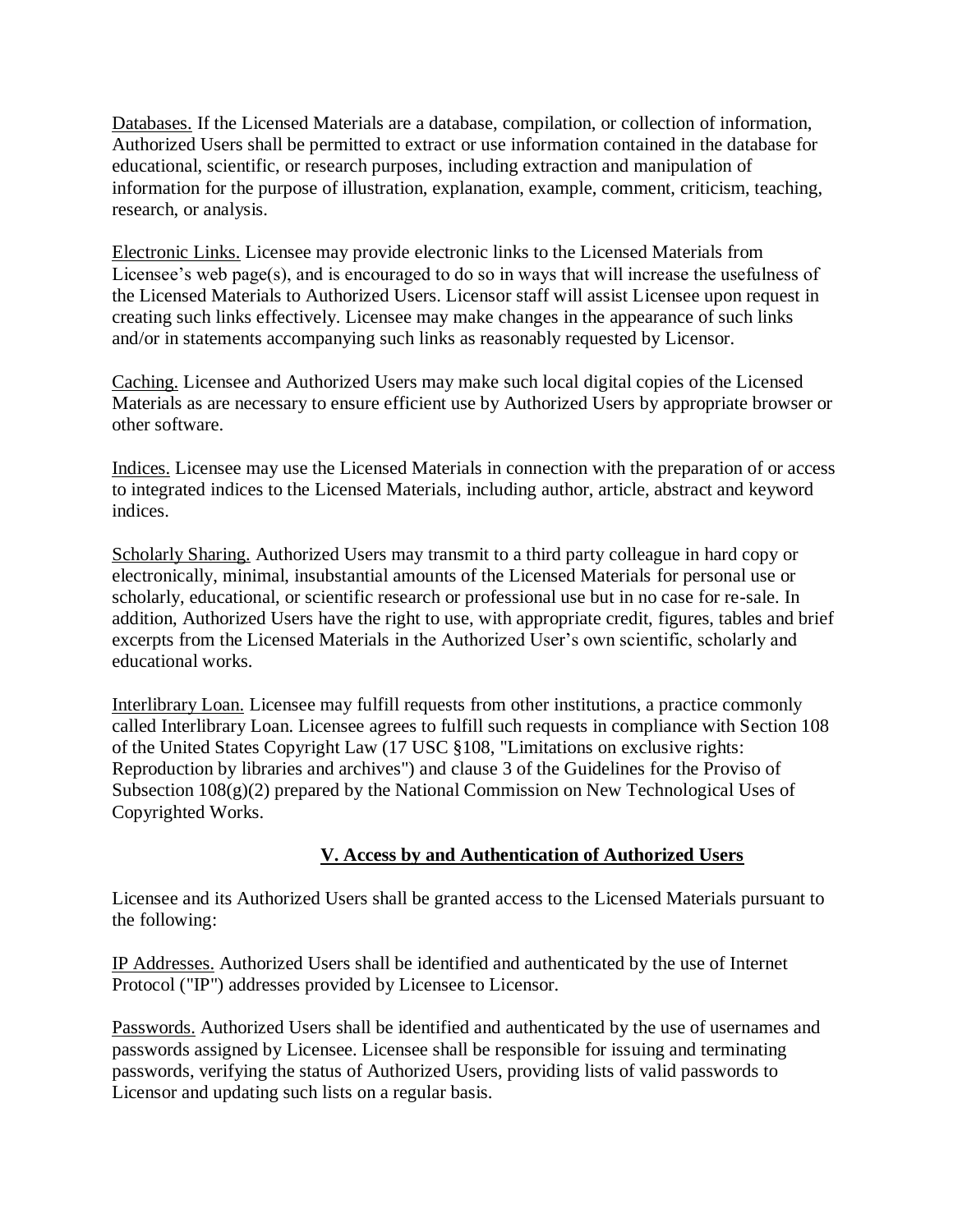Public keys/Certificates. Authorized Users shall be identified and authenticated by means of public-key and X.509 certificates.

Developing Protocols. Authorized Users shall be identified and authenticated by such means and protocols as may be developed during the term of this Agreement.

## **VI. Specific Restrictions on Use of Licensed Materials**

Unauthorized Use. Licensee shall not knowingly permit anyone other than Authorized Users to use the Licensed Materials.

Modification of Licensed Materials. Licensee shall not modify or create a derivative work of the Licensed Materials without the prior written permission of Licensor.

Removal of Copyright Notice. Licensee may not remove, obscure or modify any copyright or other notices included in the Licensed Materials.

Commercial Purposes. Other than as specifically permitted in this Agreement, Licensee may not use the Licensed Materials for commercial purposes, including but not limited to the sale of the Licensed Materials or bulk reproduction or distribution of the Licensed Materials in any form.

## **VII. Licensor Performance Obligations**

Availability of Licensed Materials. Upon response to registration email, Licensor shall make the Licensed Materials available to Licensee and Authorized Users.

Documentation. Licensor will provide and maintain help files and other appropriate user documentation.

Support. Licensor will offer activation or installation support, including assisting with the implementation of any Licensor software. Licensor will offer reasonable levels of continuing support to assist Licensee and Authorized Users in use of the Licensed Materials. Licensor will make its personnel available by email, phone or fax within 24 hours for feedback, problemsolving, or general questions.

Training. Licensor will provide appropriate training to Licensee staff relating to the use of the Licensed Materials and any Licensor software.

Quality of Service. Licensor shall use reasonable efforts to ensure that the Licensor's server or servers have sufficient capacity and rate of connectivity to provide the Licensee and its Authorized Users with a quality of service comparable to current standards in the on-line information provision industry in the Licensee's locale.

Licensor shall use reasonable efforts to provide continuous service 24 hours a day with an average of 95% up-time per month. The 5% down-time includes periodic unavailability due to maintenance of the server(s), the installation or testing of software, the loading of additional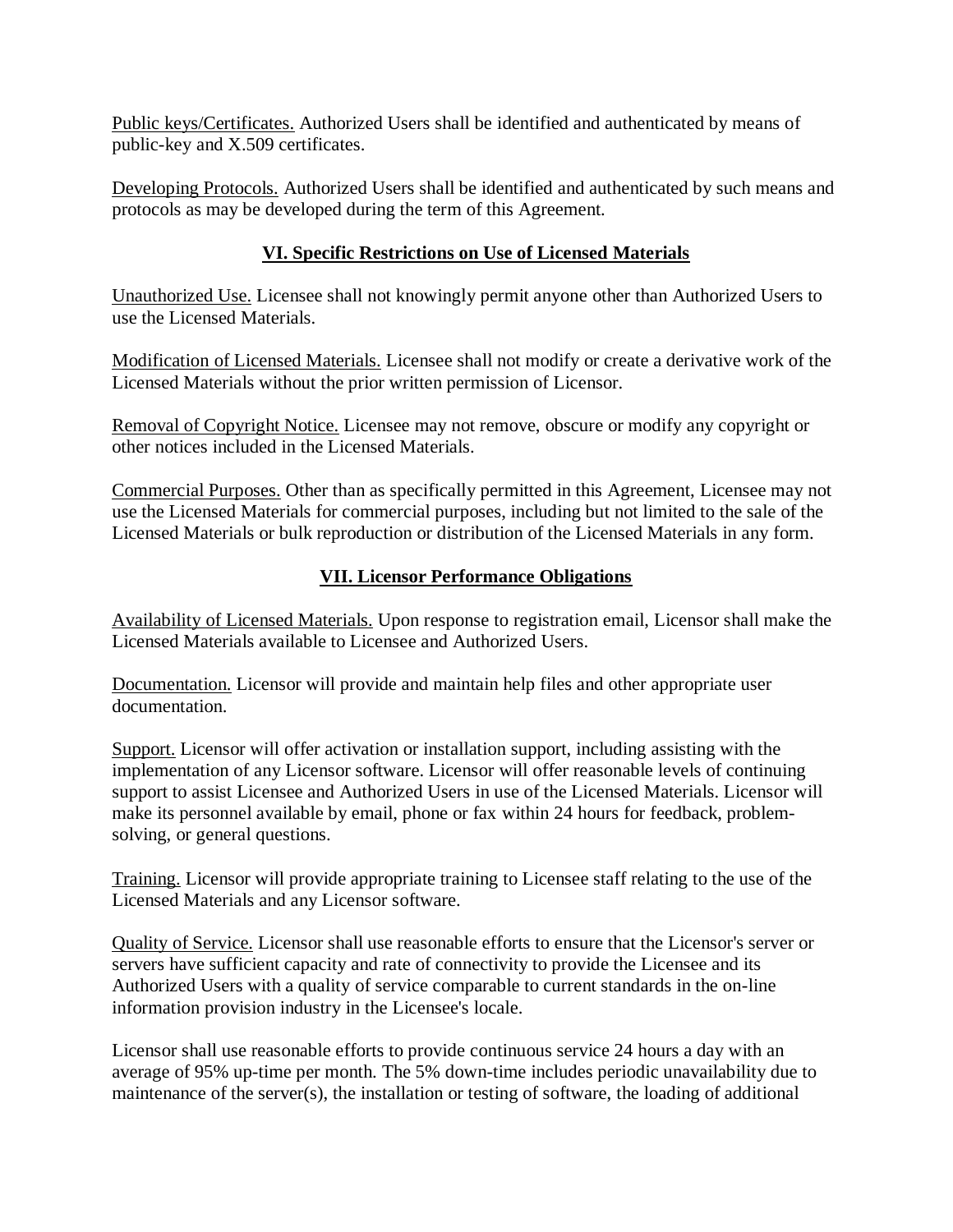Licensed Materials as they become available, and downtime related to the failure of equipment or services outside the control of Licensor, including but not limited to public or private telecommunications services or internet nodes or facilities. Scheduled down-time will be performed at a time to minimize inconvenience to Licensee and its Authorized Users.

If the Licensed Materials fail to operate in conformance with the terms of this Agreement, Licensee shall immediately notify Licensor, and Licensor shall promptly use reasonable efforts to restore access to the Licensed Materials as soon as possible. In the event that Licensor fails to repair the nonconformity in a reasonable time, Licensor shall reimburse Licensee in an amount that the nonconformity is proportional to the total Fees owed by Licensee under this Agreement.

Notification of Modifications of Licensed Materials. Licensee understands that from time to time the Licensed Materials may be added to, modified, or deleted from by Licensor and/or that portions of the Licensed Materials may migrate to other formats. Licensor shall give prompt notice of any such changes to Licensee. Failure by Licensor to provide such reasonable notice shall be grounds for immediate termination of the Agreement by Licensee. If any modifications render the Licensed Materials less useful to the Licensee or its Authorized Users, the Licensee may treat such modifications as a material breach subject to the Early Termination provisions of this Agreement below.

Completeness of Content. Where applicable, Licensor will inform Licensee of instances where online content differs from the print versions of the Licensed Materials.

Where applicable, Licensor shall use reasonable efforts to ensure that the online content is at least as complete as print versions of the Licensed Materials, represents complete, accurate and timely replications of the corresponding content contained within the print versions of such Materials, and will cooperate with Licensee to identify and correct errors or omissions.

Continued Training. Licensor will provide regular system and project updates to Licensee as they become available. Licensor will provide additional training to Licensee staff made necessary by any updates or modifications to the Licensed Materials or any Licensor software.

Notice of "Click-Through" License Terms or Other Means of Passive Assent. In the event that Licensor requires Authorized Users to agree to terms relating to the use of the Licensed Materials before permitting Authorized Users to gain access to the Licensed Materials (commonly referred to as "click-through" licenses), or otherwise attempts to impose such terms on Authorized Users through mere use or viewing of the Authorized Matierals, Licensor shall provide Licensee with notice of and an opportunity to comment on such terms prior to their implementation. In no event shall such terms materially differ from the provisions of this Agreement. In the event of any conflict between such terms and this Agreement, the terms of this Agreement shall prevail.

Compliance with Americans with Disabilities Act. Licensor shall comply with the Americans with Disabilities Act (ADA), by supporting assistive software or devices such as large print interfaces, voice-activated input, and alternate keyboard or pointer interfaces in a manner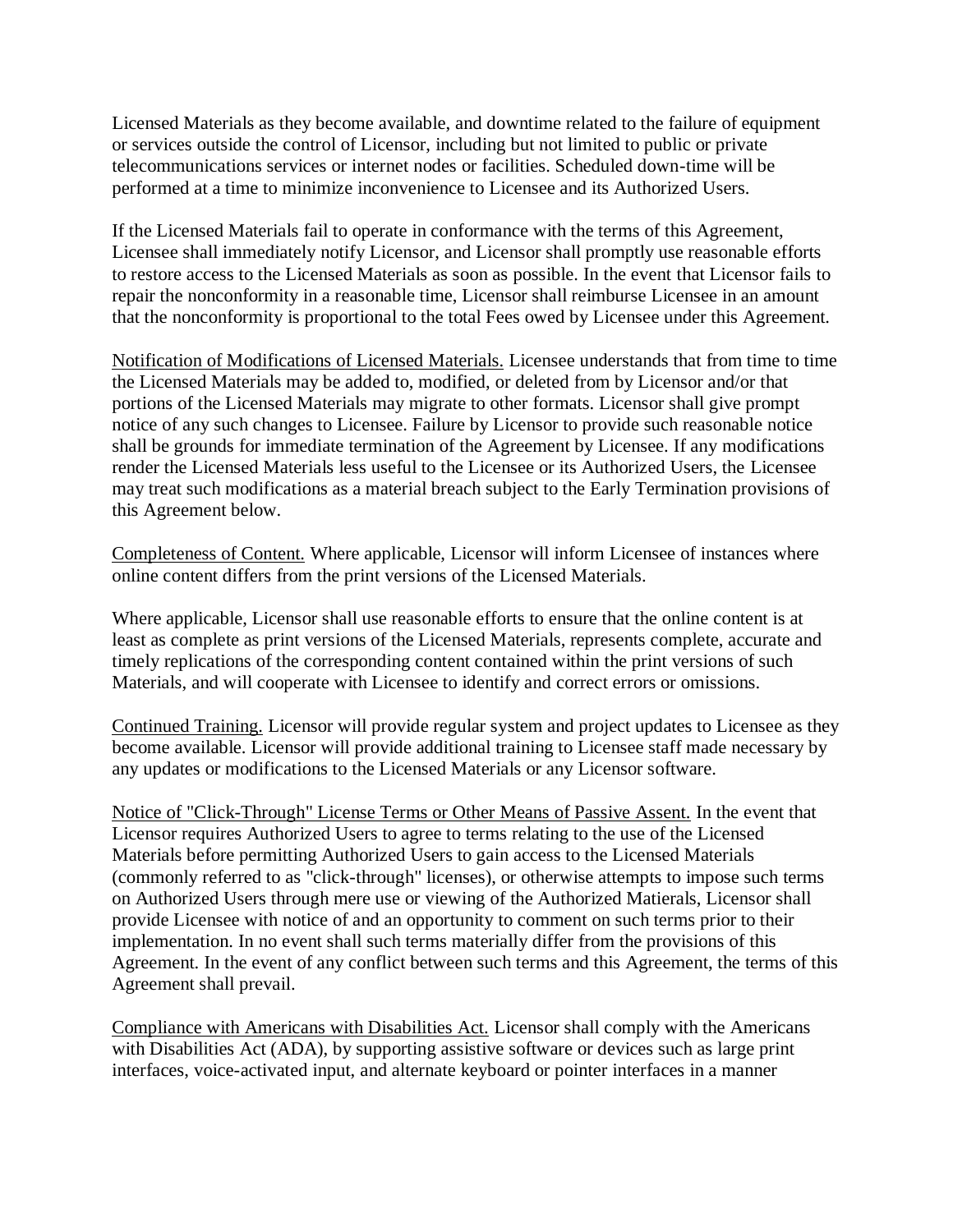consistent with the Web Accessibility Initiative Web Content Accessibility Guidelines, which may be found at http://www.w3.org/WAI/GL/#Publications.

Withdrawal of Licensed Materials*.* Licensor reserves the right to withdraw from the Licensed Materials any item or part of an item for which it no longer retains the right to publish, or which it has reasonable grounds to believe infringes copyright or is defamatory, obscene, unlawful or otherwise objectionable. Licensor shall give written notice to the Licensee of such withdrawal no later than 24 hours following the removal of any item pursuant to this section. If any such withdrawal renders the Licensed Materials less useful to Licensee or its Authorized Users, Licensor shall reimburse Licensee in an amount that the withdrawal is proportional to the total Fees owed by Licensee under this Agreement.

Usage Data. Licensor shall provide to Licensee statistics regarding the usage of the Licensed Materials by Licensee and/or its Authorized Users in conformance with the *Guidelines for the Statistical Measures of Usage of Web-Based Indexed, Abstracted, and Full Text Resources*  (November 1998), adopted and approved by the International Consortium of Library Consortia.

## **VIII. Licensee Performance Obligations**

Provision of Notice of License Terms to Authorized Users. Licensee shall make reasonable efforts to provide Authorized Users with appropriate notice of the terms and conditions under which access to the Licensed Materials is granted under this Agreement including, in particular, any limitations on access or use of the Licensed Materials as set forth in this Agreement.

Protection from Unauthorized Use. Licensee shall use reasonable efforts to protect the Licensed Materials from any use that is not permitted under this Agreement. In the event of any unauthorized use of the Licensed Materials by an Authorized User, (a) Licensor may terminate such Authorized User's access to the Licensed Materials, (b) Licensor may terminate the access of the Internet Protocol ("IP") address(es) from which such unauthorized use occurred, and/or (c) Licensee shall terminate such Authorized User's access to the Licensed Materials upon Licensor's request. Licensor shall take none of the steps described in this paragraph without first providing reasonable notice to Licensee (in no event less than 24 hours) and cooperating with the Licensee to avoid recurrence of any unauthorized use.

Maintaining Confidentiality of Access Passwords. Where access to the Licensed Materials is to be controlled by use of passwords, Licensee shall issue log-on identification numbers and passwords to each Authorized User and use reasonable efforts to ensure that Authorized Users do not divulge their numbers and passwords to any third party. Licensee shall also maintain the confidentiality of any institutional passwords provided by Licensor.

#### **IX. Mutual Performance Obligations**

Confidentiality of User Data. Licensor and Licensee agree to maintain the confidentiality of any data relating to the usage of the Licensed Materials by Licensee and its Authorized Users. Such data may be used solely for purposes directly related to the Licensed Materials and may only be provided to third parties in aggregate form. Raw usage data, including but not limited to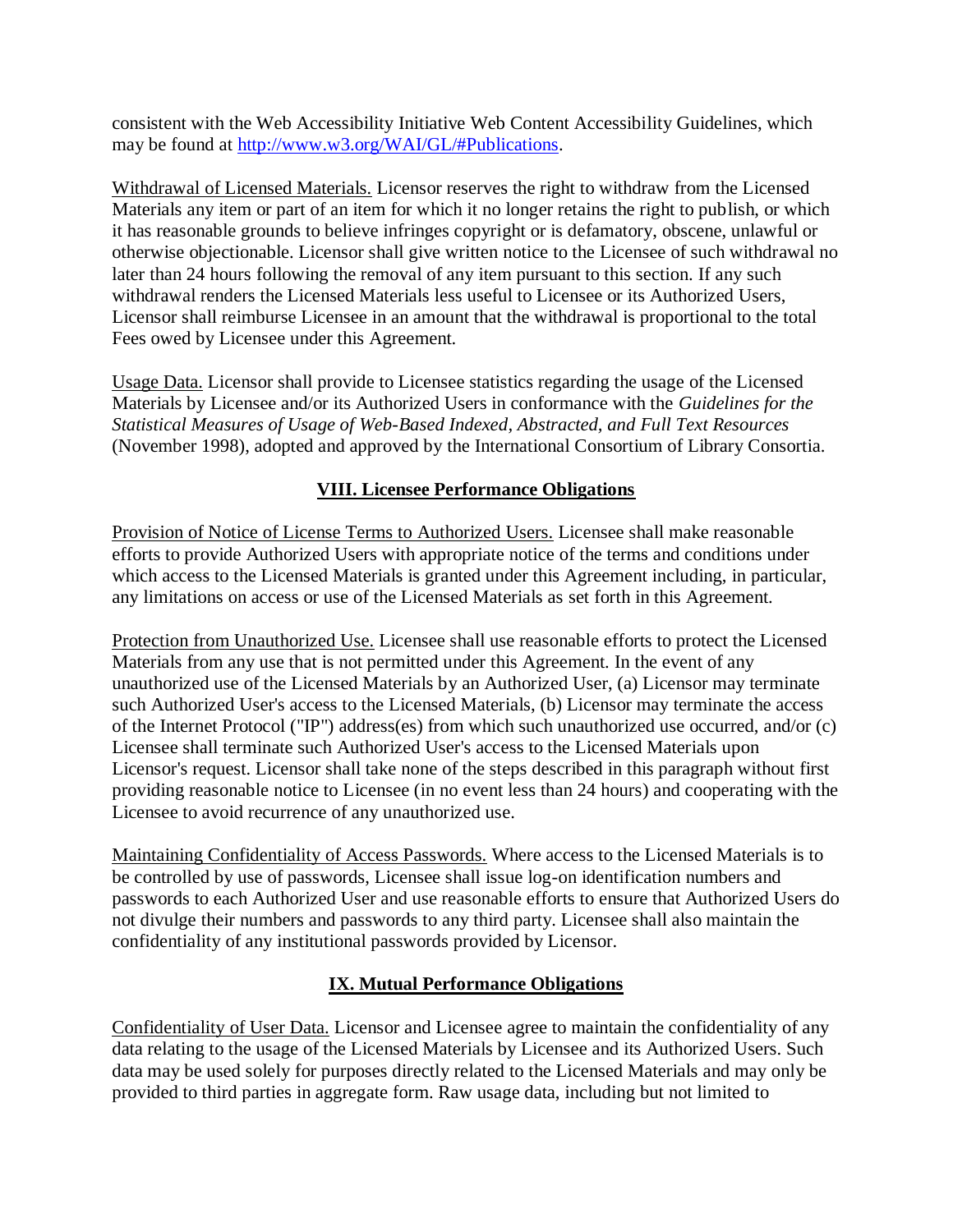information relating to the identity of specific users and/or uses, shall not be provided to any third party.

Implementation of Developing Security Protocols. Licensee and Licensor shall cooperate in the implementation of security and control protocols and procedures as they are developed during the term of this Agreement.

#### **X. Term**

This Agreement shall continue in effect indefinitely*-* commencing on the Effective Date.

## **XII. Early Termination**

In the event that either party believes that the other materially has breached any obligations under this Agreement, or if Licensor believes that Licensee has exceeded the scope of the License, such party shall so notify the breaching party in writing. The breaching party shall have 24hours from the receipt of notice to cure the alleged breach and to notify the non-breaching party in writing that cure has been effected. If the breach is not cured within seven days, the nonbreaching party shall have the right to terminate the Agreement without further notice.

Upon Termination of this Agreement for cause online access to the Licensed Materials by Licensee and Authorized Users shall be terminated. Authorized copies of Licensed Materials may be retained by Licensee or Authorized Users and used subject to the terms of this Agreement.

In the event of early termination permitted by this Agreement, Licensee shall be entitled to a refund of any fees or pro-rata portion thereof paid by Licensee for any remaining period of the Agreement from the date of termination.

#### **XIII. Perpetual License**

Except for termination for cause, Licensor hereby grants to Licensee a nonexclusive, royaltyfree, perpetual license to use any Licensed Materials that were accessible during the term of this Agreement. Such use shall be in accordance with the provisions of this Agreement, which provisions shall survive any termination of this Agreement. The means by which Licensee shall have access to such Licensed Materials shall be in a manner and form substantially equivalent to the means by which access is provided under this Agreement.

#### **XIV. Warranties**

Subject to the Limitations set forth elsewhere in this Agreement:

Licensor warrants that it has the right to license the rights granted under this Agreement to use Licensed Materials, that it has obtained any and all necessary permissions from third parties to license the Licensed Materials, and that use of the Licensed Materials by Authorized Users in accordance with the terms of this Agreement shall not infringe the copyright of any third party.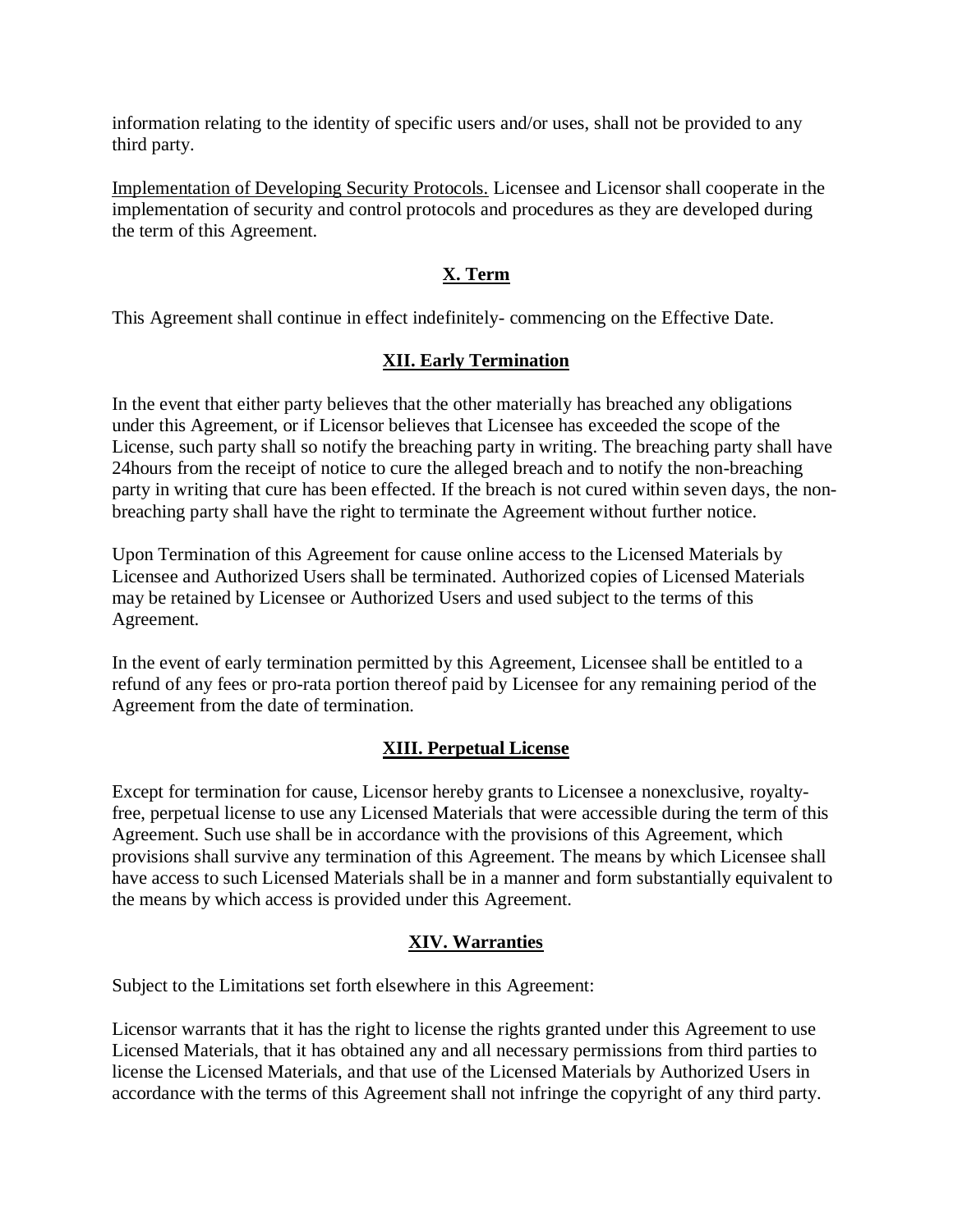The Licensor shall indemnify and hold Licensee and Authorized Users harmless for any losses, claims, damages, awards, penalties, or injuries incurred, including reasonable attorney's fees, which arise from any claim by any third party of an alleged infringement of copyright or any other property right arising out of the use of the Licensed Materials by the Licensee or any Authorized User in accordance with the terms of this Agreement. This indemnity shall survive the termination of this agreement. NO LIMITATION OF LIABILITY SET FORTH ELSEWHERE IN THIS AGREEMENT IS APPLICABLE TO THIS INDEMNIFICATION.

Licensor warrants that the physical medium, if any, on which the Licensed Materials is provided to Licensee will be free from defects for a period of 24 hours from delivery.

## **XV. Limitations on Warranties**

Notwithstanding anything else in this Agreement:

Neither party shall be liable for any indirect, special, incidental, punitive or consequential damages, including but not limited to loss of data, business interruption, or loss of profits, arising out of the use of or the inability to use the Licensed Materials.

Licensor makes no representation or warranty, and expressly disclaims any liability with respect to the content of any Licensed Materials, including but not limited to errors or omissions contained therein, libel, infringement of rights of publicity, privacy, trademark rights, moral rights, or the disclosure of confidential information.

Except for the express warranties stated herein, the Licensed Materials are provided on an "as is" basis, and Licensor disclaims any and all other warranties, conditions, or representations (express, implied, oral or written), relating to the Licensed Materials or any part thereof, including, without limitation, any and all implied warranties of quality, performance, merchantability or fitness for a particular purpose. Licensor makes no warranties respecting any harm that may be caused by the transmission of a computer virus, worm, time bomb, logic bomb or other such computer program. Licensor further expressly disclaims any warranty or representation to Authorized Users, or to any third party.

# **XVI. Indemnities**

Each party shall indemnify and hold the other harmless for any losses, claims, damages, awards, penalties, or injuries incurred by any third party, including reasonable attorney's fees, which arise from any alleged breach of such indemnifying party's representations and warranties made under this Agreement, provided that the indemnifying party is promptly notified of any such claims. The indemnifying party shall have the sole right to defend such claims at its own expense. The other party shall provide, at the indemnifying party's expense, such assistance in investigating and defending such claims as the indemnifying party may reasonably request. This indemnity shall survive the termination of this Agreement.

# **XVII. Assignment and Transfer**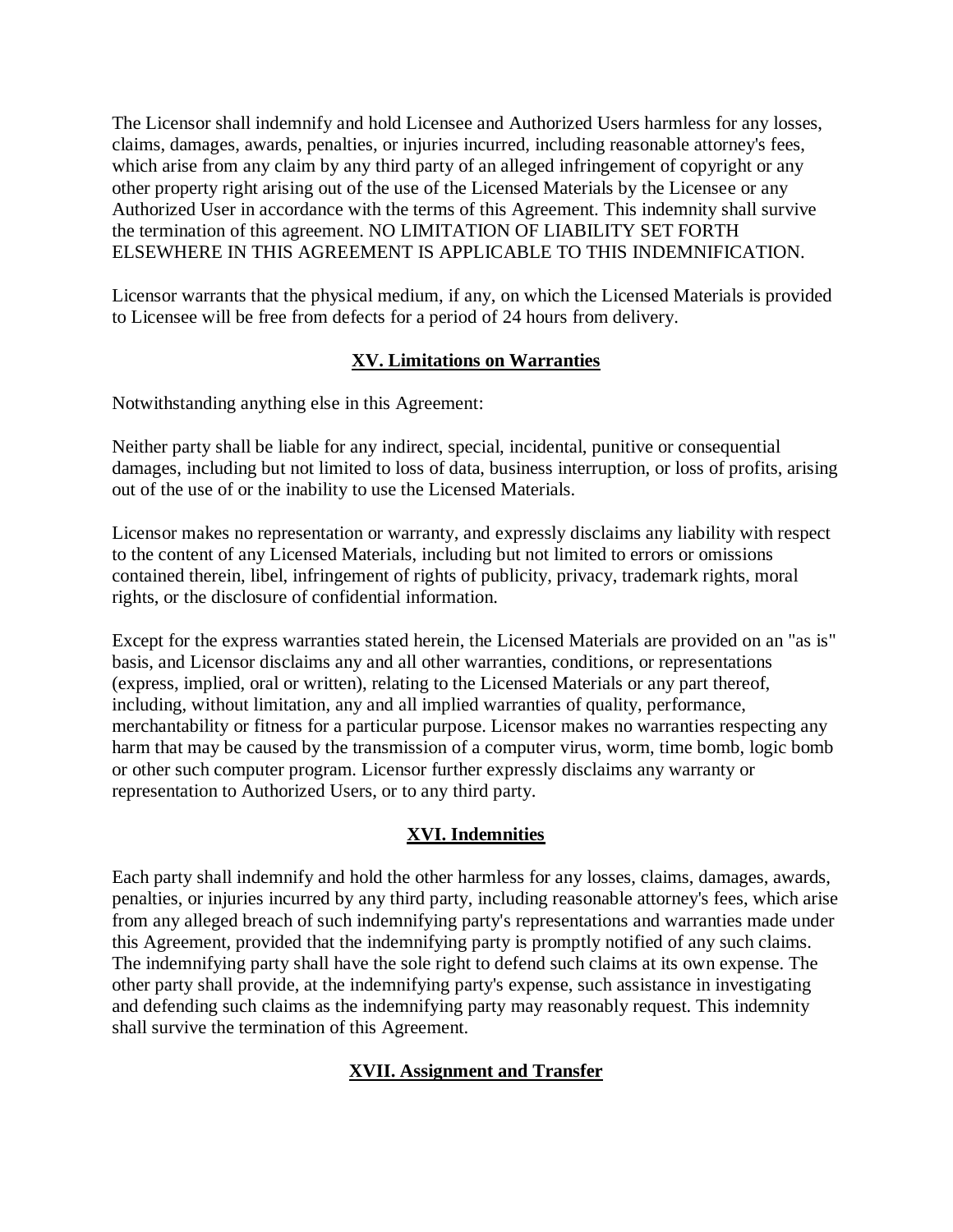Neither party may assign, directly or indirectly, all or part of its rights or obligations under this Agreement without the prior written consent of the other party, which consent shall not be unreasonably withheld or delayed.

#### **XVIII. Governing Law**

This Agreement shall be interpreted and construed according to, and governed by, the laws of the State of Indiana, excluding any such laws that might direct the application of the laws of another jurisdiction. The federal or state courts located in the State of Indiana shall have jurisdiction to hear any dispute under this Agreement.

#### **XIX. Dispute Resolution**

In the event any dispute or controversy arising out of or relating to this Agreement, the parties agree to exercise their best efforts to resolve the dispute as soon as possible. The parties shall, without delay, continue to perform their respective obligations under this Agreement which are not affected by the dispute.

Mediation. In the event that the parties can not by exercise of their best efforts resolve the dispute, they shall submit the dispute to Mediation. The parties shall, without delay, continue to perform their respective obligations under this Agreement which are not affected by the dispute. The invoking party shall give to the other party written notice of its decision to do so, including a description of the issues subject to the dispute and a proposed resolution thereof. Designated representatives of both parties shall attempt to resolve the dispute within seven days after such notice. If those designated representatives cannot resolve the dispute, the parties shall meet at a mutually agreeable location and describe the dispute and their respective proposals for resolution to responsible executives of the disputing parties, who shall act in good faith to resolve the dispute. If the dispute is not resolved within 30 days after such meeting, the dispute shall be submitted to binding arbitration in accordance with the Arbitration provision of this Agreement.

Arbitration. Any controversies or disputes arising out of or relating to this Agreement shall be resolved by binding arbitration in accordance with the then current Commercial Arbitration Rules of the American Arbitration Association. The parties shall endeavor to select a mutually acceptable arbitrator knowledgeable about issues relating to the subject matter of this Agreement. In the event the parties are unable to agree to such a selection, each party will select an arbitrator and the arbitrators in turn shall select a third arbitrator. The arbitration shall take place at a location that is reasonably centrally located between the parties, or otherwise mutually agreed upon by the parties.

All documents, materials, and information in the possession of each party that are in any way relevant to the claim(s) or dispute(s) shall be made available to the other party for review and copying no later than 30 days after the notice of arbitration is served.

The arbitrator(s) shall not have the authority, power, or right to alter, change, amend, modify, add, or subtract from any provision of this Agreement or to award punitive damages. The arbitrator shall have the power to issue mandatory orders and restraining orders in connection